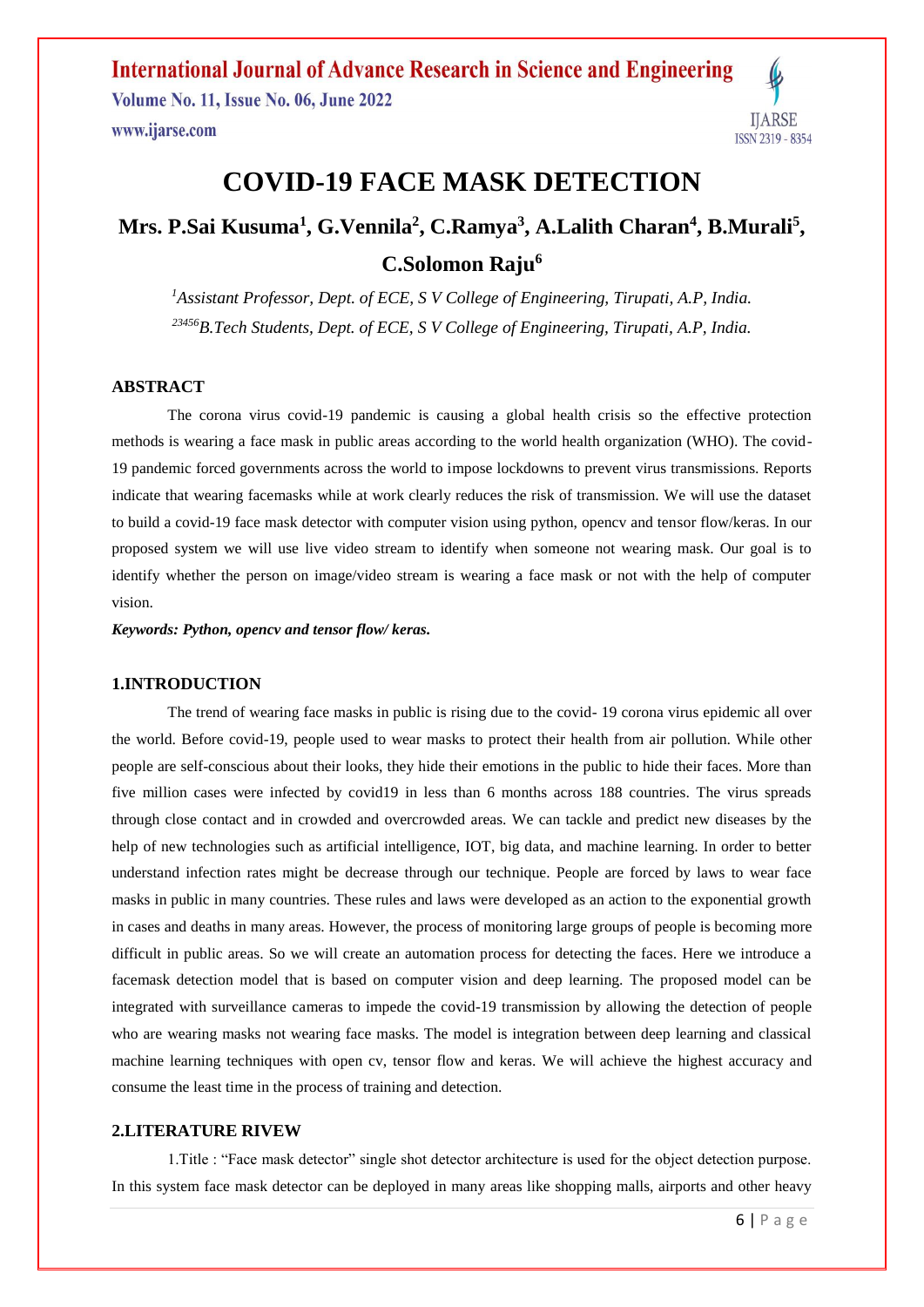**Volume No. 11, Issue No. 06, June 2022** 



www.ijarse.com

traffic places to monitor the public and to avoid the spread of the disease by checking who is following basic rules and who is not. It takes excessive time for data loading in google colab notebook. It did not allow the access of webcam which posed a hurdle in testing images and video stream. we have modeled a facemask detector using deep learning. We are processed a system computationally efficient using mobilenetv2 which makes it easier to extract the data sets. We use CNN architecture for better performance. We can fix it in any kind of cameras.

2.Title :"Face detection techniques: a review, "artificial human beings have not tremendous ability to identify different faces than machines, so automatic face detection system plays an important role in face recognition, headpose estimation etc. It has some problems like face occlusion and non-uniform illumination. We use neural network to detect face in the live video stream. Tensor flow is also used in this system. In existing they use adaboost algorithm, we are using mob net CNN architecture model in our proposed system. We will overcome all these problems in this paper.

3.Title : "Multi-stage CNN architecture for face mask detection" this system consists of a dual-stage (CNN)architecture capable of detecting masked and unmasked faces and can be integrated with pre-installed cctv cameras. This will help track safety violations, promote the use of face masks and ensure a safe working environment. Datasets were collected from public domain along with some data scraped from the internet. They use only pretrained datasets for detection. We can use any cameras to detect faces. It will be very useful for society and for peoples to prevent them from virus transmission. Here we use live video detection using open cv (python library).

4.Title : "Real time face mask recognition with alarm system using deep learning" this process gives a precise and speedily results for facemask detection. Raspberry pi based real time face mask recognition that captures the facial image. This system uses the architectural features of vgg-16 as the foundation network for face recognition. Deep learning techniques are applied to construct a classifier that will collect image of a person wearing a face mask and no masks. Our proposed study are uses the architectural features of CNN as the foundation network for face detection. It shows accuracy in detecting person wearing a face mask and not wearing a face mask. This study presence a useful tool in fighting the spread of covid-19 virus.

#### **3.EXISTING METHOD**

Human beings have not tremendous ability to identify different faces than machines, so automatic face detection system plays an important role in face recognition, headpose estimation etc. It has some problems like face occlusion, and non-uniform illumination. In the existing system there are some of the technologies are used to maintain social distancing and manual temperature monitoring. Since this technology is not much effective, when more people come to a common place.

#### **4.PROPOSED METHOD**

The proposed model can be integrated with surveillance cameras to impede the covid-19 transmission by allowing the detection of people who are wearing masks not wearing face masks. The process of monitoring large groups of people is becoming more difficult in public areas. So we will create an automation process for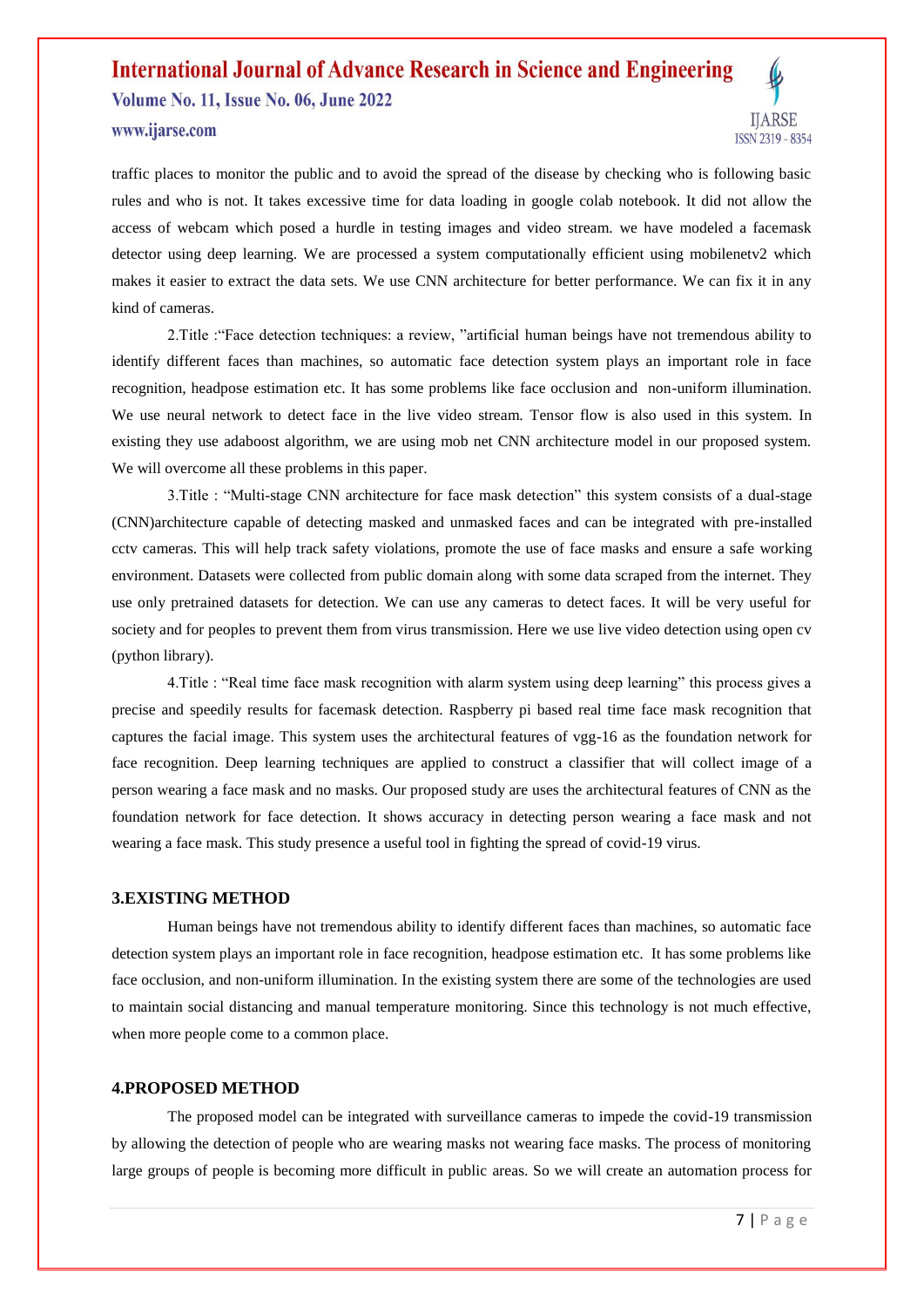**Volume No. 11, Issue No. 06, June 2022** 

## www.ijarse.com

IJARSE ISSN 2319 - 8354

detecting the faces. We will achieve the highest accuracy and consume the least time in the process of training and detection.



Figure 1: block diagram

## **5. METHODS OR TECHNIQUES USED**

The major requirement for implementing this project using python programming language along with deep learning, machine learning, computer vision and also with python libraries. The architecture consists of mobile net as the backbone, it can be used for high and low computation scenarios. We are using CNN algorithm in our proposed system. Implementation: We have four modules.

1.Data sets collecting : We collect number of data sets with face mask and without masks. We can get high accuracy depends on collecting the number of images.

2.Data sets extracting: We can extract the features using mobile net v2 of mask and no mask sets.

3.Models training : We will train the model using open cv, keras (python library).

4.Face mask detection : We can detect pre-processing image and also detect via live video. If people wear mask, it will permit them, if not then it won't give the access to enter until the mask is detected to prevent them from virus transmission.

### **6. RESULT**

The system can efficiently detect partially occluded faces either with a mask or hair or hand. It considers the occlusion degree of four regions – nose, mouth, chin and eye to differentiate between annotated mask or face covered by hand. Therefore, a mask covering the face fully including nose and chin will only be treated as "with mask" by the model. The main challenges faced by the method mainly comprise of varying angles and lack of clarity. Indistinct moving faces in the video stream make it more difficult. However, following the trajectories of several frames of the video helps to create a better decision – "with mask" or "without mask".



Figure 2: Without Mask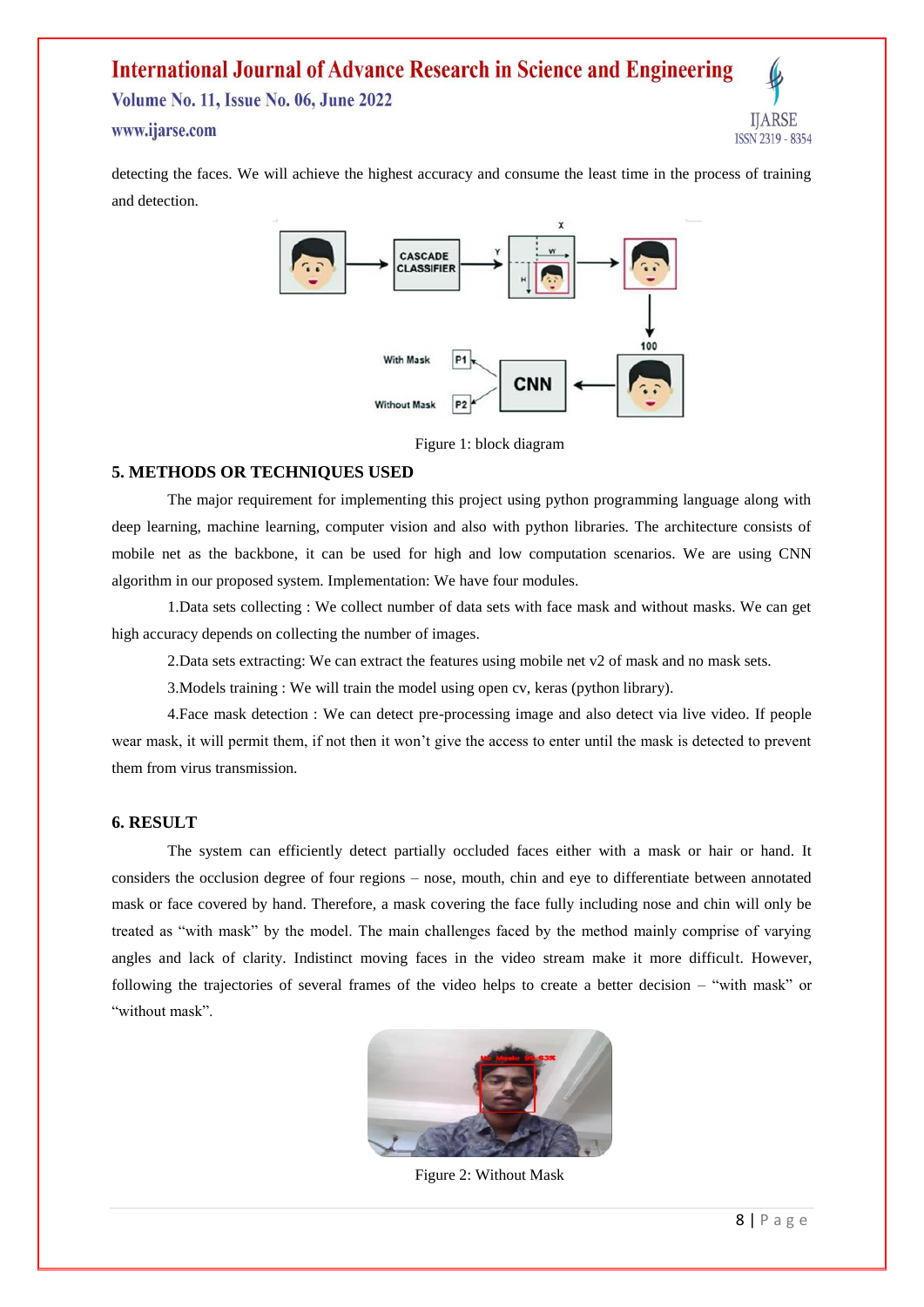**Volume No. 11, Issue No. 06, June 2022** www.ijarse.com





Figure 3: With mask



Figure 4: With partial mask

## **7. ADVANTAGES**

- 1. Manual monitoring is very difficult for officers to check whether the peoples are wearing mask or not. So in our technique, we are using web cam to detect people's faces and to prevent from virus transmission.
- 2. It has fast and high accuracy.
- 3. This system can be implemented in ATM's, banks etc.
- 4. We can keep peoples safe from our technique.

## **8. DISADVANTAGES**

- 1. The process of monitoring large groups of people is becoming more difficult in public areas.
- 2. Temperature monitoring also becomes difficult if many people arrive.

### **9. CONCLUSION**

By the development of face mask detection, we can detect if the person is wearing a face mask and allow their entry would be of great help to the society. The accuracy of the model will be achieved and the optimization of the model is a continuous process and so we are building a highly accurate solution. We can prevent peoples from virus transmission through this system.

### **10. REFERENCES**

- 1. A.kumar,a.kaur,m.kumar, "face detection techniques: a review, "artificial intelligence review,volume.52 no.2pp.927-928,2019.d.h.lee,k.-l.chen,k.h liou,c.liu,andj.liu, "deep learning and control algorithms of direct perception for autonomous driving, 2019.
- 2. Guangchengwang, yumiao "masked face recognition data sets and application" national natural science foundation of china 2020.
- 3. raza ali, saniya adeel, akhyar ahmed face mask detector july 2020.
- 4. Z.-q. Zhao, p. Zheng, s.-t.xu, and x. Wu, object detection with deep learningieee transactions on neural networks and learning systems 2019.